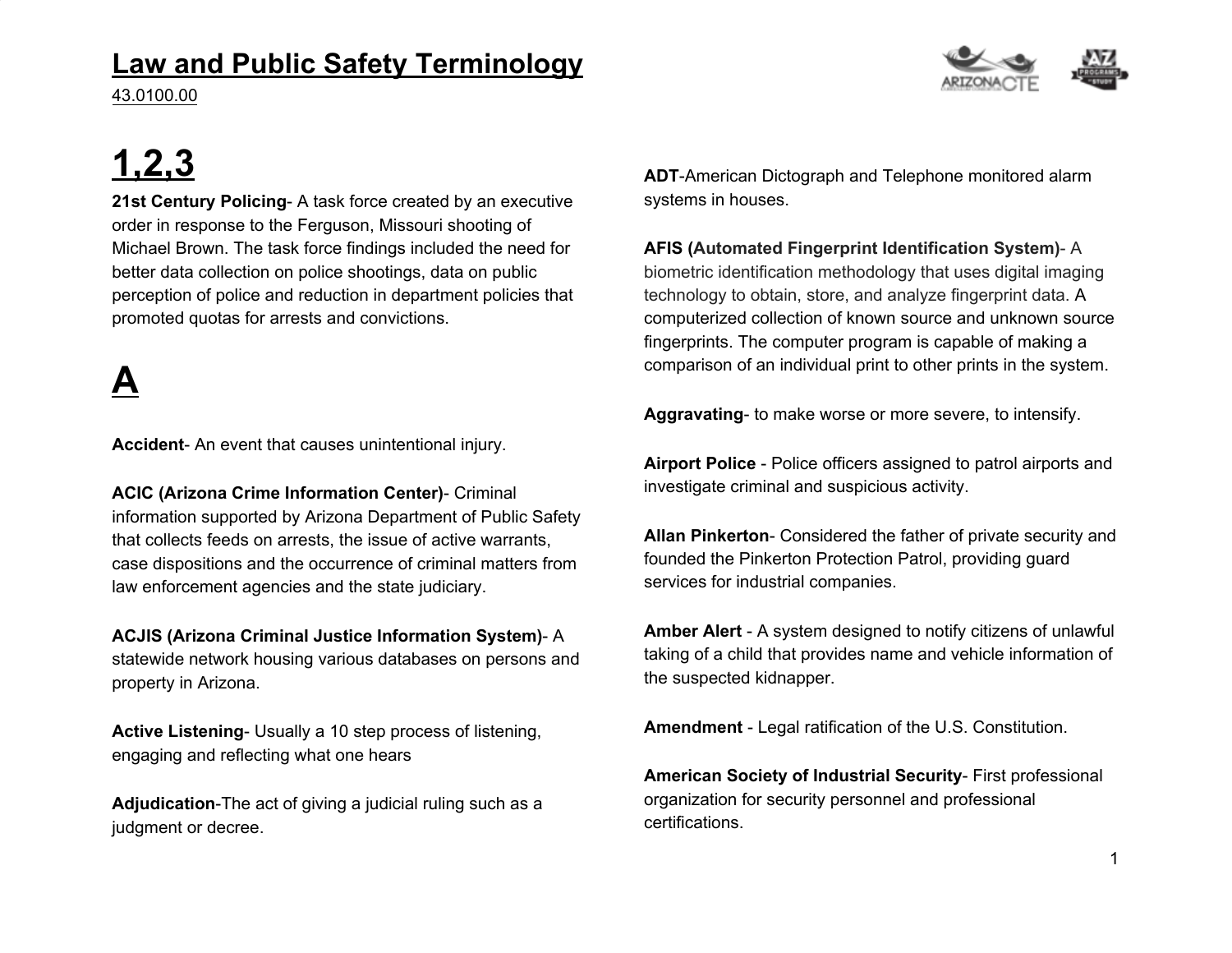**Appeal**- Application to a higher court to dispute a lower court's decision.

**Arch**- a fingerprint classification where the friction ridges enter from one side of the finger pad and exit the other side.

#### **Arrest** - Taking into custody

**Asset**- Any item that is physical or ideal that is owned by a corporation, business or private person that has a monetary value or not.

**Autopsy** - Medical examination of a deceased body.

**Aviation** - The police unit assigned to the use of airplanes, helicopters, fixed wing aircraft, and drones to assist with the identification of criminal activity and suspects, and assisting ground officers with location and direction of travel of vehicles and mobile suspects.

#### **B**

**Bail**- The money put up to secure the release of a person who has been charged with a crime.

**Bandage** - A material used to bind or protect an injured body part.

**Barricaded Suspects** - Subjects creating a barrier from emergency personnel from rendering aid.

**Beyond a reasonable doubt**- The burden of in a criminal trial, usually 100% guilty or innocent.

**Bicycle Patrol** - Officers assigned to patrol on bicycles, usually a small community, or venue where there is a large amount of foot traffic.

**Bill of Rights** - Legal document containing the first 10 amendments to the U.S. Constitution.

**Biological evidence**- Evidence that is commonly recovered from crime scenes. Such as blood, saliva, sperm, hair, tissue, bones, teeth, blood, or other bodily fluids.

**Biological**- Relating to biology or living organisms.

**Block Watch** - A partnership between citizens and police to help reduce crime in neighborhoods by active participation of the community and notification of suspicious activity/ people. **Blood alcohol content**- The amount of ethical alcohol in grams of alcohol per 100 ml of blood.

**Blood Pressure** - Pressure of circulating blood on the walls of the blood vessels.

**Bobbies**- London police officers, it is a nickname based on Sir Robert Peel's original officers.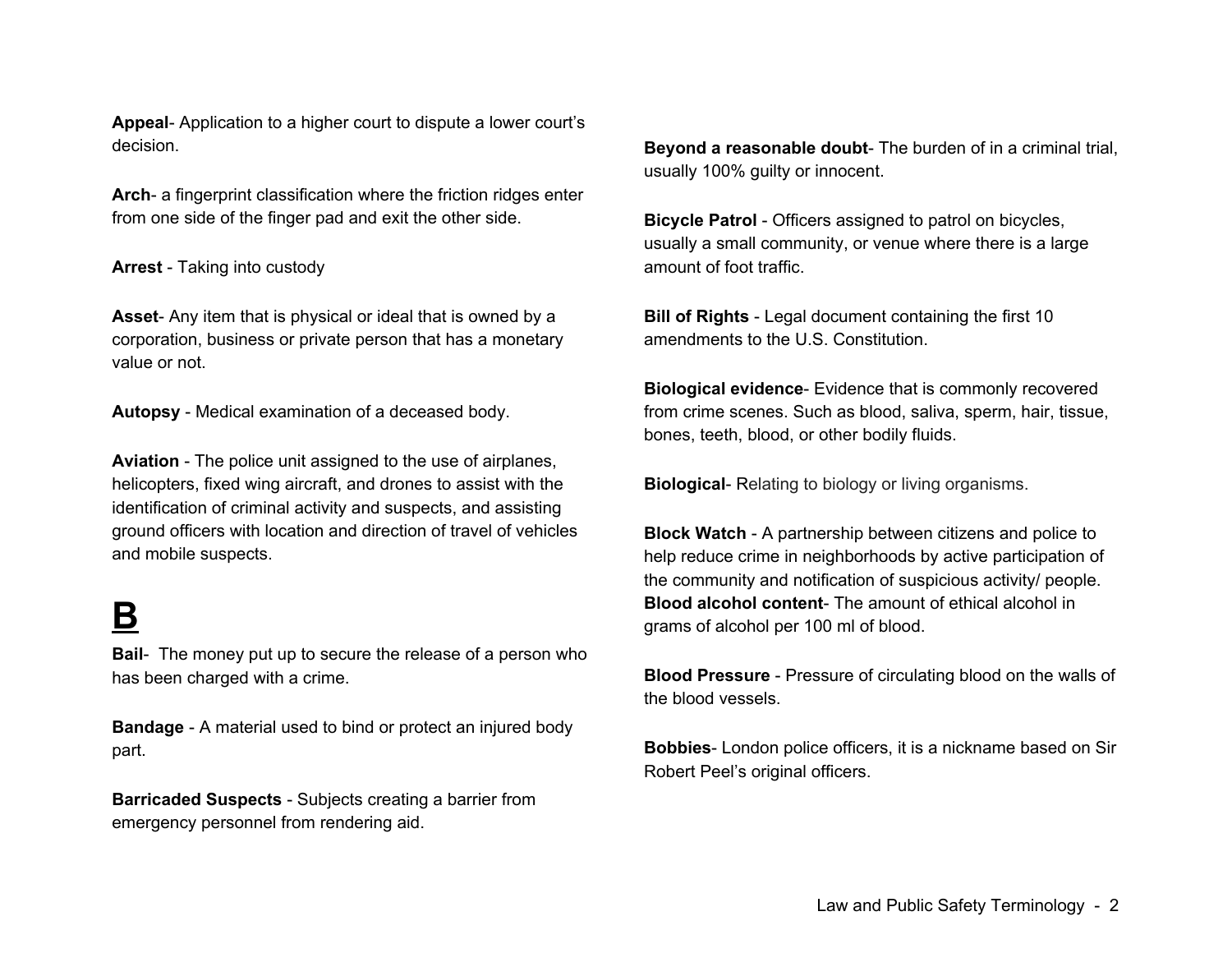**Body language**- Non-verbal communication that includes facial movement, gestures and posture often done on a subconscious level.

**Bomb Squad** - A unit of police who respond to incidents involving explosives or bombs.

**Bond**- A bond provided by an insurance company through a bail bondsman acting as agent for the company, to secure the release from jail of an accused defendant pending trial.

**Border Patrol**- Primarily responsible for preventing terrorist and weapons of mass destruction from entering the Country with a secondary responsibility to apprehend people and goods entering the country without proper authorization.

**Bow Street Runners**- Officers of the Bow Street Court who were sent running to the scenes of a crime to investigate and report back to the magistrates.

**Bureau of Alcohol, Tobacco, Firearms, and Explosives** - Investigates regulator issues around possession, sale, manufacture, transfer and taxation on specific consumer goods.

**Bureau of Indian Affairs**- Responsible for overseeing the United States responsibilities to native (indigenous) people through treaty compliance, and includes law enforcement.

**Bureau of Land Management**- Responsible for managing all public lands, including granting leases for grazing, mining and other exploration on those lands. Shares profits with States.

## **C**

**Caliber**- the diameter dimension of a bullet or the barrel of a firearm.

**Canine (K-9)** - Dogs specifically bred and trained to work with a police officer. Usually trained for specific identification (ie., drugs, cadaver, bombs, cell phones, etc…)

**Cardiopulmonary Resuscitation (CPR**) - Assisting the heart and lungs to work with via chest compressions.

**Centerfire primer**- A bullet with a primer, the explosive charge that detonates the gunpowder, centered in the base of the casing.

**Central Intelligence Agency** - Responsible for intelligence gathering and analysis from primarily foreign sources.

**Chain of command**- In an organizational structure of reporting relationships which establishes accountability and lines of decision making and authority.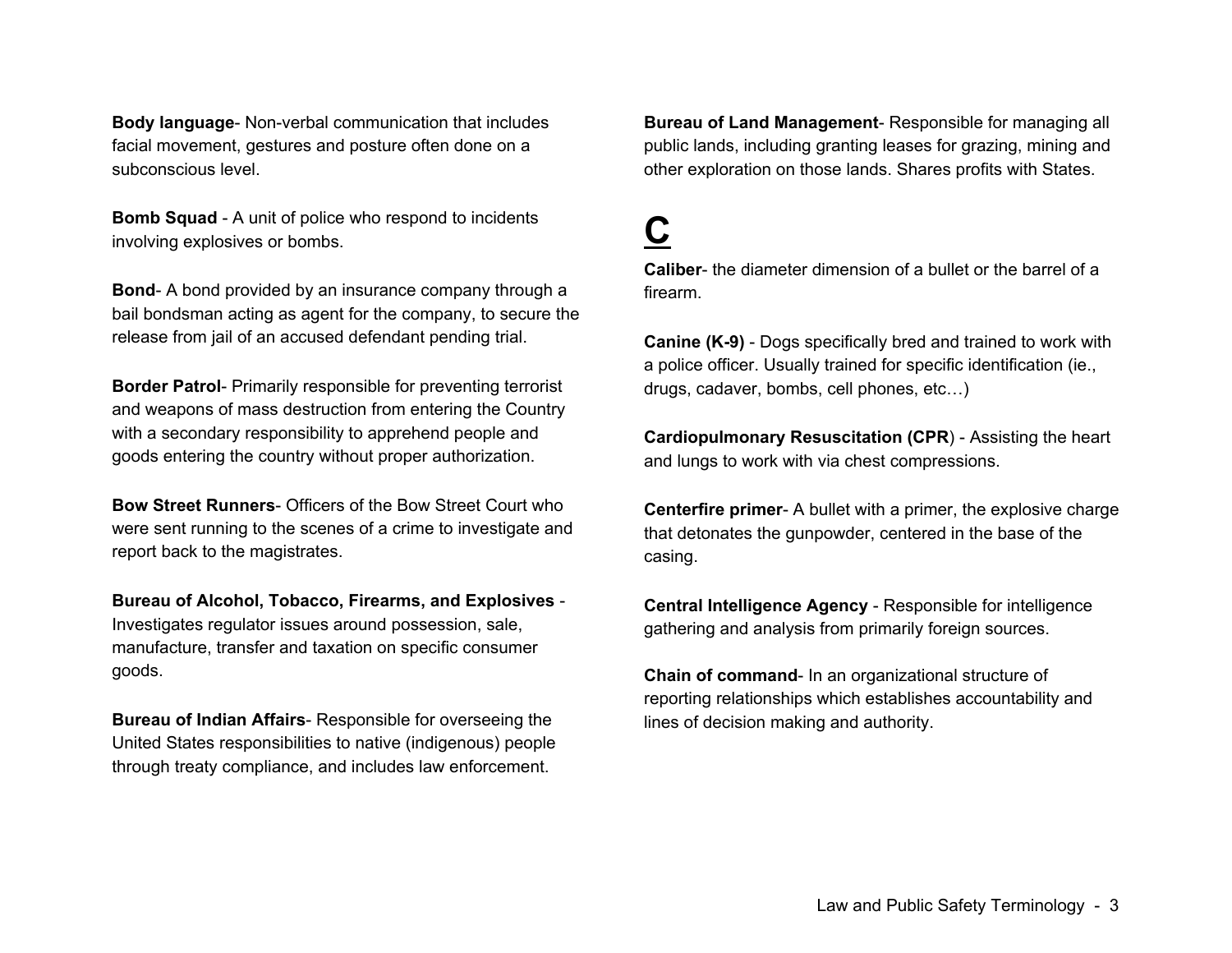**Chain of custody**- A documented list of every person touching a piece of evidence after it is discovered at a crime scene. Time, date and reason for contact should also be included.

**Circumstantial evidence**- Evidence that is based on the probability that an event happened based on the circumstances.

**Civilian Review Board** - A group of citizens formed to review activity of questionable police officer conduct in the line of duty.

**Class evidence**- Evidence that links an event to a group of people but not necessarily an individual.

**Closed-Circuit Television**- A video system where signals are not publicly broadcast but are monitored for surveillance and security purposes.

**Code 3**- Emergency response to life threatening or other authorized serious events utilizing emergency lights and sirens.

**CODIS (Combined DNA Index System)**- The FBI's program of support for criminal justice DNA databases as well as the software used to run these databases.

**Collision**- The violent meeting of two objects where one is a vehicle.

**Comes Stabuli**- Literal translation Keeper of the stable; In Roman and Medieval times this referred to the constable or keeper of the castle or a fortified city.

**Community Policing** - A policing philosophy and management approach that involves community and police partnerships.

**Community Policing**- A policing philosophy and management approach that involves community and police partnerships.

**Comparison microscope**- A magnification device which links two microscopes by an optic bridge. This allows the examiner to compare two separate samples side by side at the same time.

**Confidential**- Information that is a secret or is intended to remain secret.

**Contact damage**- Damage sustained to a vehicle directly resulting from contact with an object.

**Continuum** - A scale to show progression of values/elements by varying degrees.

**Contraband**- Items that are or illegal or prohibited.

**Contract Security**- Firms that sell their services to the public, including homeowners, businesses and governments.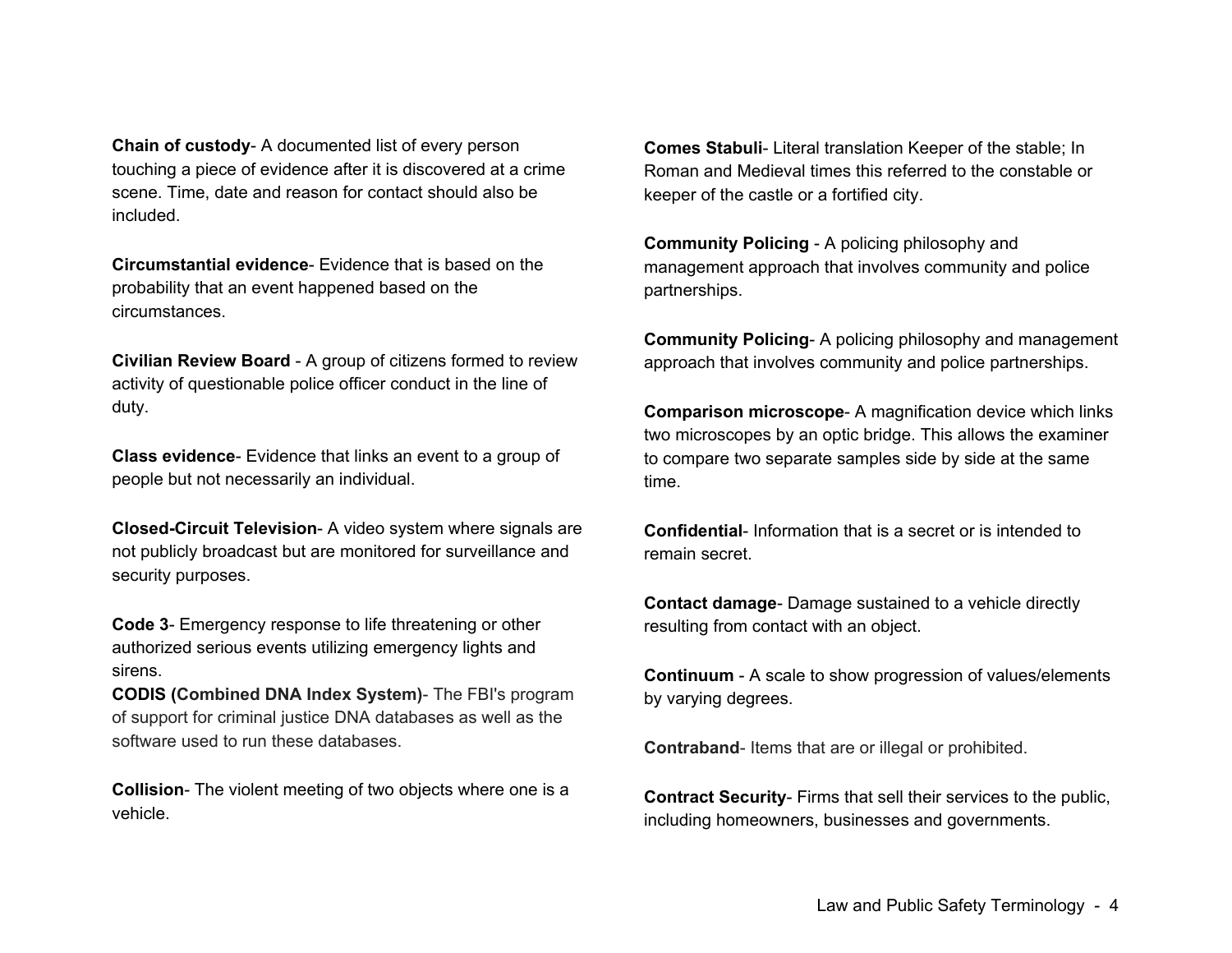**Contusion** - Bruising of the skin.

**Corporate Security**- Security departments inside a business or corporation.

**Corrections**- Variety of community and institutional organizations, treatment programs, and services used to manage criminal offenders.

#### **CPTED (Crime Prevention Through Environmental Design)**

- Proper use and design of the environment can lead to a decrease in crime and increase in quality of life.

**Crime Mapping**- Technique to predict crime trends and security threats.

**Crime Scene Techs** - Personnel who respond to crimes scenes to assist detectives with photography, and evidence collection.

**Cross contamination**- introducing evidence, usually trace evidence from one scene to another.

**Culpable Mental State** - Deserving blame or censure; blameworthy.

**D Dactylogram**- fingerprint **Database**- is a collection of information that is organized so that it can be easily accessed, managed and updated.

**Dementia**- a progressive mental condition where multiple cognitive functions begin to break down (memory, organizational ability etc.).

**Department of Homeland Security-**Founded by George W. Bush on November 2002 with a mission to coordinate and provide anti-terrorism, border security, immigration and customs, cyber security, and disaster prevention and management.

**Detective** - Officers assigned to follow-up crimes and respond to crime scenes for the detection and collection of evidence.

**Deterrence**- Focused on future actions or the avoidance of certain actions by individuals or society.

**Diplomatic immunity**- the exemption from certain laws and taxes granted to diplomats by the country in which they are working.

**Direct evidence**- evidence that supports the truth of a claim (in criminal law, the claim of guilt or of innocence) without an intervening inference.

**Dispatcher** - Personnel responsible for two-way communication between field units.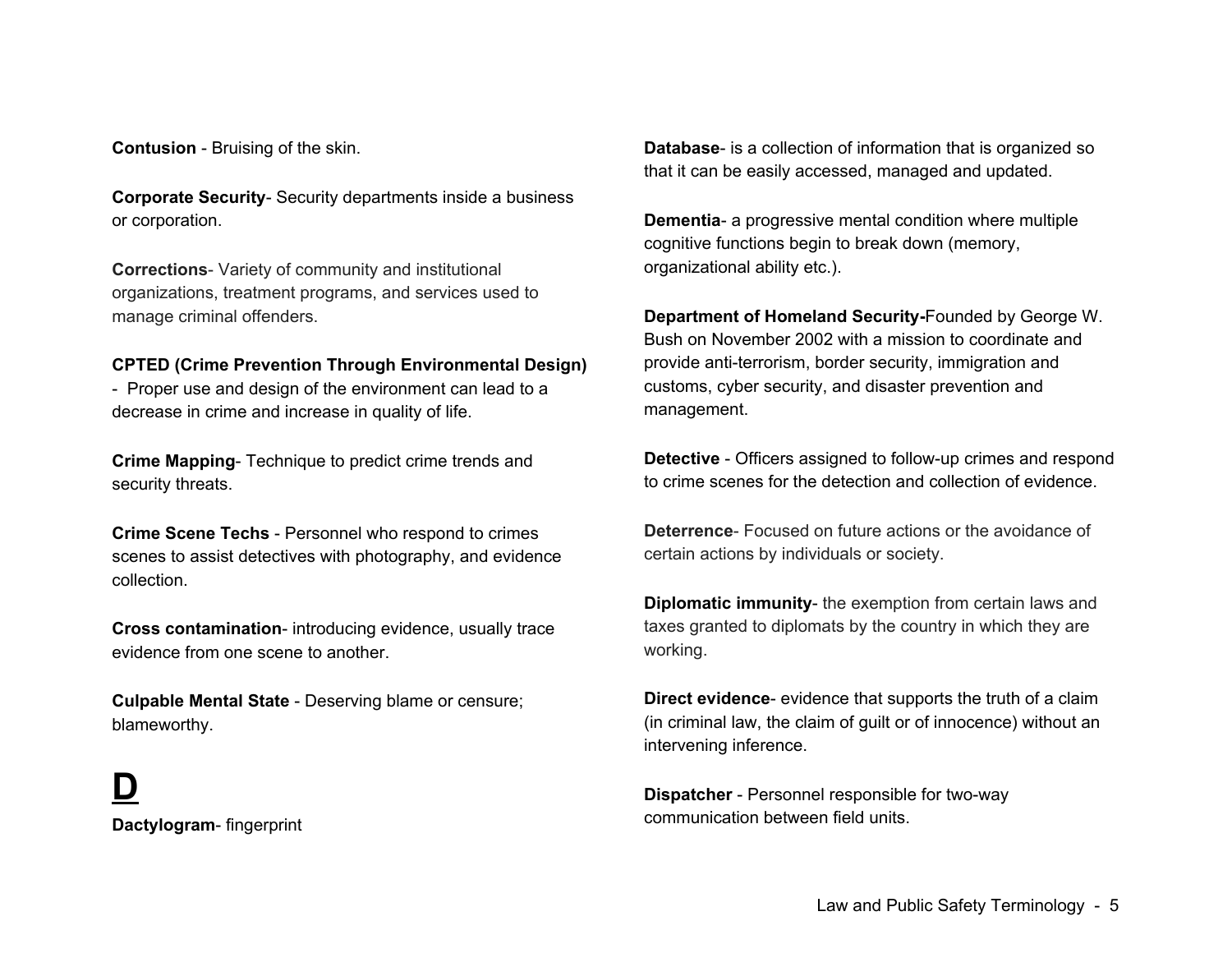**Divided attention task**- A test used to measure a person's ability to physically perform a task and think about their actions.

**DNA**- Deoxyribonucleic Acid, which is a blueprint of living things.

**Domestic Violence** - violent abuse of a spouse or partner.

**Double jeopardy**- bars second prosecutions after either acquittal or conviction, and prohibits multiple punishments for the same offense.

**Dressing**- sterile cover put over a wound.

**Drone**- an unmanned aircraft remotely controlled.

**Drug Enforcement Administration**- responsible for enforcing federal laws on drug manufacture, sale, transfer and use both inside our borders and in foreign countries.

#### **E**

**Edema**- swelling of a body part possibly as a result from trauma or illness.

**Edged weapon**- a weapon with at least one sharpened edge that relies on human muscle power to weld it as in knife, sword or arrow.

**Ejector mark**- a scratch or dent made in a shell casing by the ejector/extractor when the cartridge is expelled from a semi-auto or full automatic firearm. This is another point of comparisons between casings.

**Emergency Broadcast System** - A government system used to notify citizens of emergency situations happening in the community, usually broadcast via television and radio.

**Evidence Based Policing**- (EBP) policy making and tactical decision-making emphasizing the value of statistical analysis, empirical research and ideally randomized controlled trials.

**Evidence**- every type of proof legally presented at trial (allowed by the judge) which is intended to convince the judge and/or jury of alleged facts material to the case.

**Extractor impression**- a scratch or dent made in a shell casing by the ejector/extractor when the cartridge is expelled from a semi-auto or full automatic firearm. This is another point of comparisons between casings.

#### **F**

**Federal Air Marshal Service**- responsible to travel on airlines providing safety and security in the air for passengers and crews.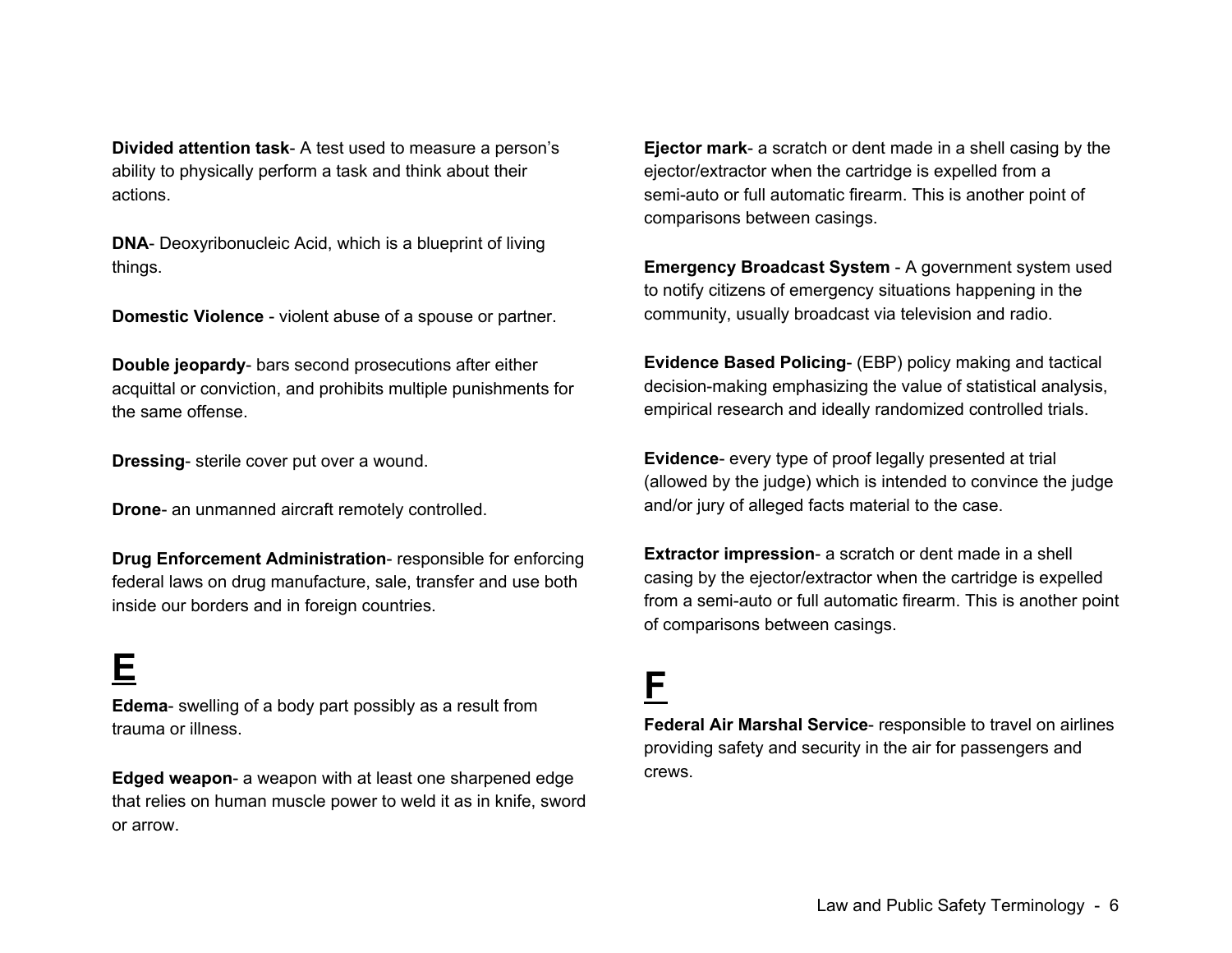**Federal Bureau of Investigations**- responsible for criminal investigative of federal statute violations and domestic intelligence gathering.

**Felony** - In Arizona, 6 classes of crimes that require imprisonment.

**Field sobriety test**- A test used to measure a person's ability to divide their attention.

**Fingerprint minutiae**- the tiny points found in the ridge pattern of a fingerprints that make each print unique. Examples are ending ridges, islands, bifurcations (forks), deltas etc.

**Fingerprint**- the impression of the pad of a finger left behind on a surface touched. The composition is oil and amino acids secreted in the skin and the remaining mark is the image of the friction ridges making pattern.

**FIT FORCE** - Physical readiness program.

**Flare**- a flammable chemical compound contained within a hollow tube that when ignited gives off light, heat and and vapor/smoke.

**Foot patrol**- police patrol done by walking usually in a neighborhood or similar sized geographic area.

**Force Continuum**- a model used to describe the types and amount of force officers may use to overcome resistance. Used as a tool to clarify what amount of force is acceptable to both law enforcement and civilians.

**Forensic Anthropology**- is the examination of human skeletal remains for law enforcement agencies to determine the identity of unidentified bones.

**Fracture** - a broken bone.

**Friction ridge**- ridges that make up the distinct pattern of a fingerprint.

#### **G**

**Gas chromatograph**- a machine used to separate the component parts of a compound by vaporizing the original and reading the various gasses and their quantity.

**Geospatial Information Systems**-graphic view of threats or crimes from different sources into one layered image.

**Grand jury**- a legal body empowered to conduct official proceedings and investigate potential criminal conduct, and determine whether criminal charges should be brought.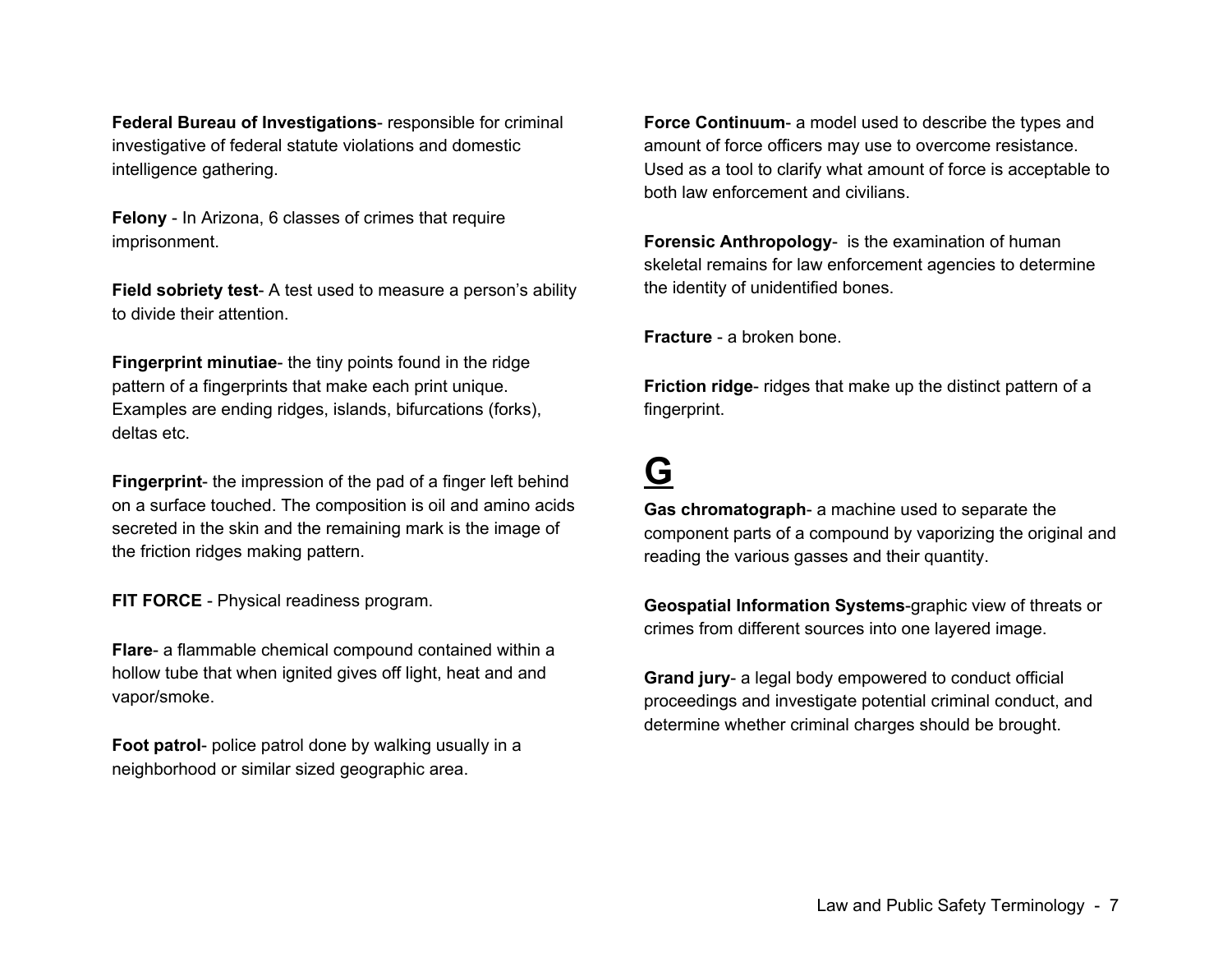**Groove impression/Striation**- a bullet is slightly larger than the barrel of the firearm. As it travels down the barrel it is scored by the bore markings (lands and grooves) leaving a pattern distinctive to that weapon.

**Guilty-** A plea of a criminal defendant who does not intend to contest the charges or a verdict by jury that believes the defendant committed the crime.

# **H**

**Halfway House**- a community residential centers where offenders live that provide supervision, room and board and could be an alternative to prison.

**Hammurabi**- the 6th king of the 1st Babylonian Dynasty known for partnering crime with its punishment then commissioning the creation of stone tablets with the information inscribed on them. They were erected in areas for everyone to see.

**Hard drive**- a computer's internal storage and drive hardware. **Headstamp**- the letters and numbers stamped on bullet casings by the manufacture.

**Hijacker** - a person who takes control of a vehicle, aircraft, or ship while it is in transit, and forces it to travel to a different destination for illegal purposes.

**Horizontal gaze nystagmus**- a field sobriety test that looks at the involuntary jerking of the eyes as they move to the side.

**Hostage** - subjects forcefully seized as a means to have demands met.

**House arrest**- offenders who live at home and are limited to live at home except times they are at work or involved in approved activities.

**Hue and Cry**- British common law requiring onlookers and witnesses to assist with the capture of criminals by calling out when they witnessed an act. It was a way to absolve them of any liability to the victim.

# **I**

**Immunity**- avoidance of prosecution either by international law or to certain people who function as a member of the state.

**Impeachment**- process of questioning a witness in a trial to show the witness shouldn't be credited or valued as a witness.

**Incapacitation-** reducing offenders' ability to commit further crimes.

**Incident Command System** - a management system designed to help with effective and efficient communication and collaboration between agencies in emergency situations.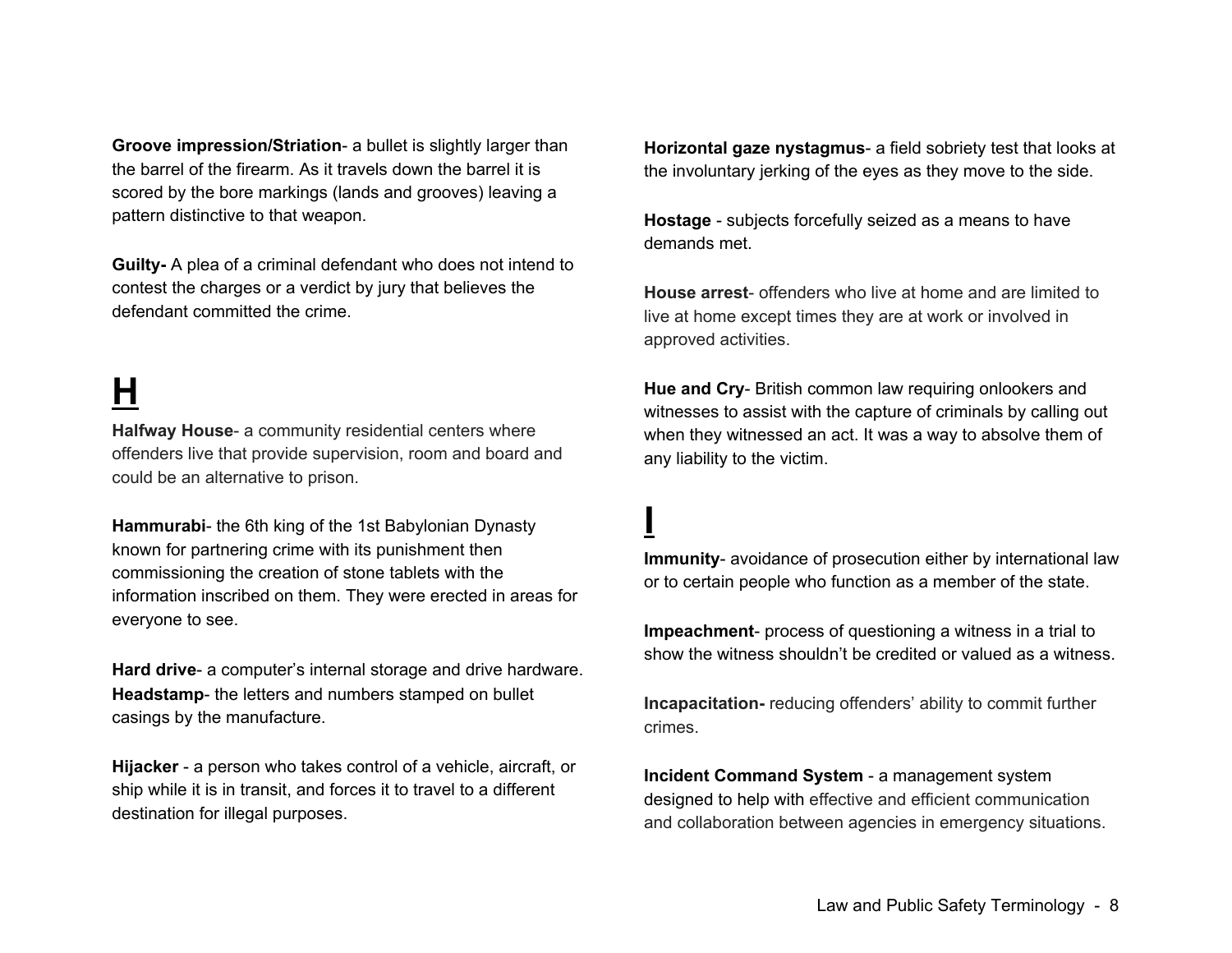**Interagency Agreement** - an agreement between different communities and/or agencies to assist in community services.

**Incident Command System**- is a standardized approach to the command, control, and coordination of emergency response providing a common chain of command which increases effectiveness of responding agencies.

**Individual evidence**- evidence that can be associated with a single individual.

**Induced damage**- Crash damage other than direct impact damage caused by the vehicle bending, twisting, and crushing.

**Inference**- a conclusion or opinion based on known facts or evidence.

**Informant** - a person with information provided to police to either work off charges or for payment.

**Initial appearance**- the act of a party or an attorney showing up in court to make a plea of guilty, not guilty or no contest.

**Intentionally** - a person's objective is to cause a specific result or to engage in a specific conduct.

**Internal Affairs** - the police unit assigned to look into misconduct by officers or complaints against officers.

**Interrogation** - to ask questions for the purpose to seek answers or information that the person questioned considers personal or secret or is incriminating in nature.

**Interview** - a meeting of people face to face, especially for consultation or to answer questions that are not incriminating in nature.

#### **J**

**Jail**- a place for lawful confinement of people waiting for their trial or for those convicted of misdemeanor offenses.

**Jurisdiction**- the authority given by law to a court to try cases and rule on legal matters within a particular geographic area and/or over certain types of legal cases.

**Jury**- a jury is a sworn body of people gathered to decide an impartial verdict of guilt or innocence.

### **K**

**Kevlar**- a bullet and impact resistant fabric that disperses kinetic energy over a widened area. It is used in multiple layers to create bullet resistant garments including vests, shirts and jackets

**Knowingly** - When a person is aware or believes that his or her conduct is of that nature or that the circumstance exists.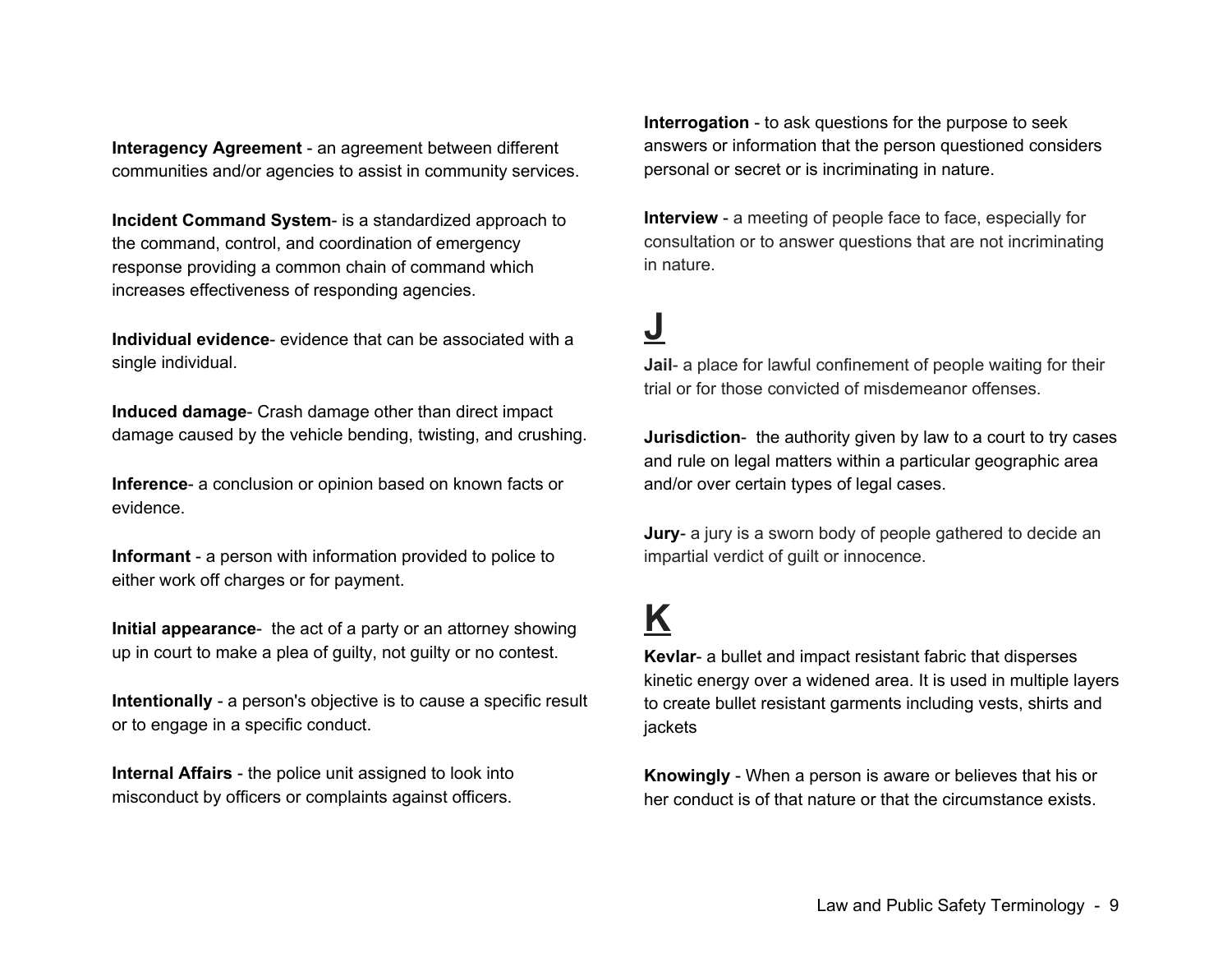# **L**

**Land and groove impression**- marks made on a bullet as it travels out of the barrel of a firearm matching the rifling on it barrel surface. Grooves are cut into the bullet and the Lands are the raised area in between.

**Latent print**- fingerprints found at a crime scene which are not initially visible to the naked eye. Using graphite powder, talc or other substances to make the print visible allows the investigator to photograph and/or lift the print to preserve it for comparison.

**Layered Protection**- a concept of principles that include deterrence, detection, delay and defense.

**Less-lethal weapon**- instruments require human muscle power to wield that are not intended to cause death; Tasers, pepper spray, pepper balls, batons, etc.

**Lethal force** - or deadly force is force that likely to cause serious bodily injury or death.

**Locard's principle of exchange**- the theory that when two things come into contact there is an exchange of trace material. In other words, when you enter a crime scene, you bring trace evidence with you and when you leave, you take trace evidence away.

**Loop**- a fingerprint classification with the friction ridge(s) entering one side of the finger pad and exiting on the same side (making a loop).

#### **M**

**Mass spectrometer**- the machine used for breaking substance into component parts at a molecular level. First the substance is broken down into atomic parts which are ionized. They are then subjected to a magnetic force causing them to deviate in their path. This deviation is then measured. The measurements identify the component parts.

**Metropolitan Police Act of 1829**- defined the roles of police, who were to maintain order, and private security, who provided security service to private citizens.

**Misdemeanor** - in Arizona 3 classes of crimes that could result in jail time and or fines.

**Mitigating**- to make less severe.

**Motorcycle Officer** - an officer assigned to ride a motorcycle on duty. Usually assigned to traffic control.

**Motorized patrol** -police patrol using motorized vehicles; cars, motorcycles etc.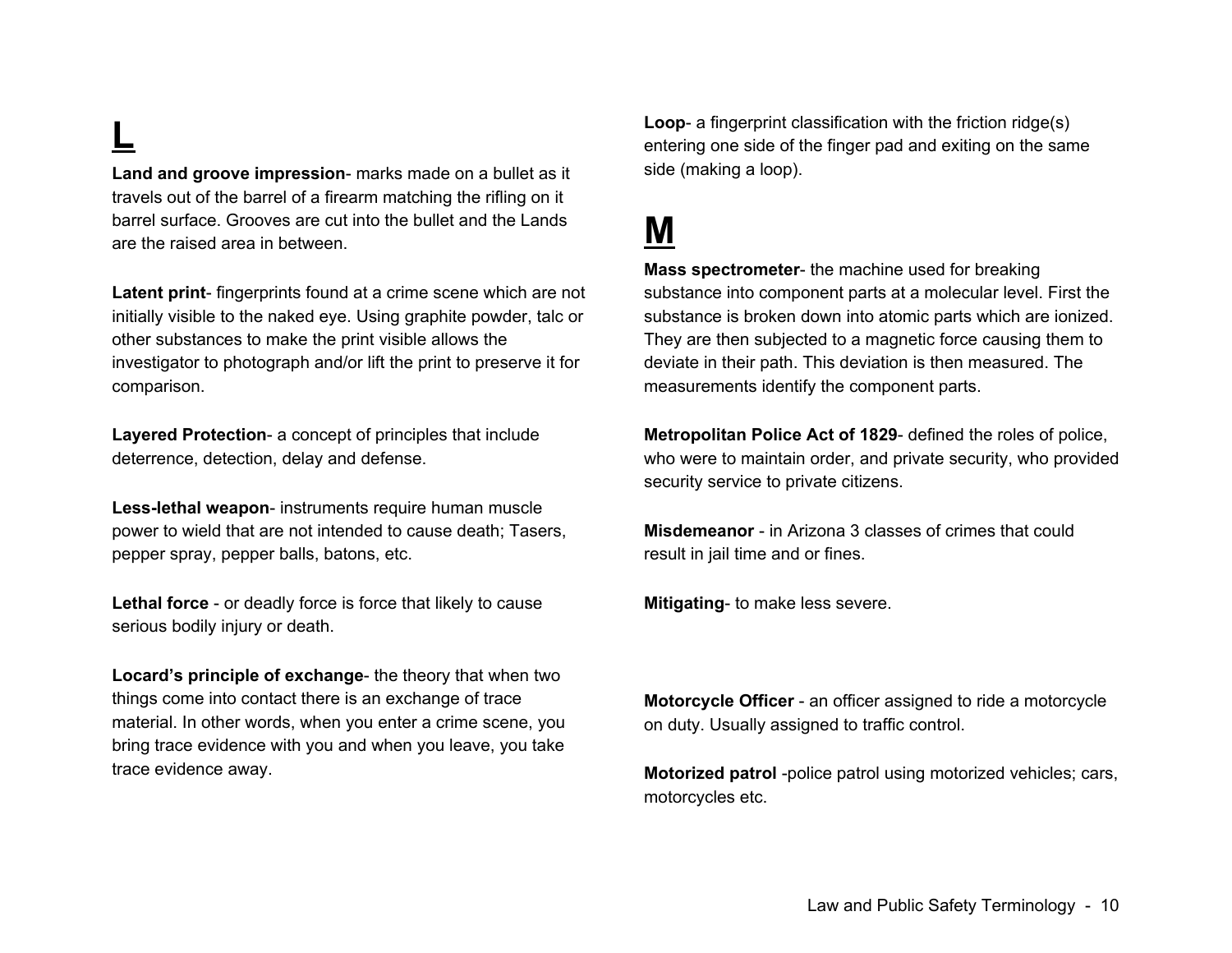# **N**

**National Park Service**- responsible for managing the National Parks, providing law enforcement services inside park boundaries and created by the Organic Act.

**National Weather Service** -national government agency designed to provide atmospheric and weather information.

**NCIC (national crime information center)**- criminal information supported by Arizona Department of Public Safety that collects feeds on arrests, the issue of active warrants, case dispositions and the occurrence of criminal matters from law enforcement agencies and the nation.

**Negligence** - when a person fails to perceive a substantial and unjustifiable risk that the result will occur or that the circumstance exists.

**Night Watch** - a group of men who patrolled the cities at night, also called rattle watch, because they carried rattles to signal for help.

**Nolo contendere**- a plea often called a plea of no contest made by a defendant to a criminal charge, allowing the judge to then find him/her guilty.

**Non-lethal training projectiles**- ammunition that can be used in active fire training that does not penetrate on impact (paintball, soap rounds etc).

# **O**

**Objection**- a lawyer's protest about the legal propriety of a question which has been asked of a witness by the opposing attorney.

**Objective information**- information that is based on fact.

**Observation**- utilizing the senses to acknowledge activity occurring in proximity to one's person.

**Overruled**- when a judge disagrees with an objection and the witness may not answer.

#### **P**

**Paraphrase**- repeating what was heard using your own words to indicate a clear understanding.

**Parish Constable** - rural law enforcement used during the middle ages.

**Parole**- a temporary release of a prisoner who agrees to certain conditions before the completion of the maximum sentence period.

**Pathology**- the study of the causes and effects of diseases, and of body tissue for diagnostic or forensic purposes.

**Patrol**- moving around a designated area for the purpose of observing and/or preventing activity.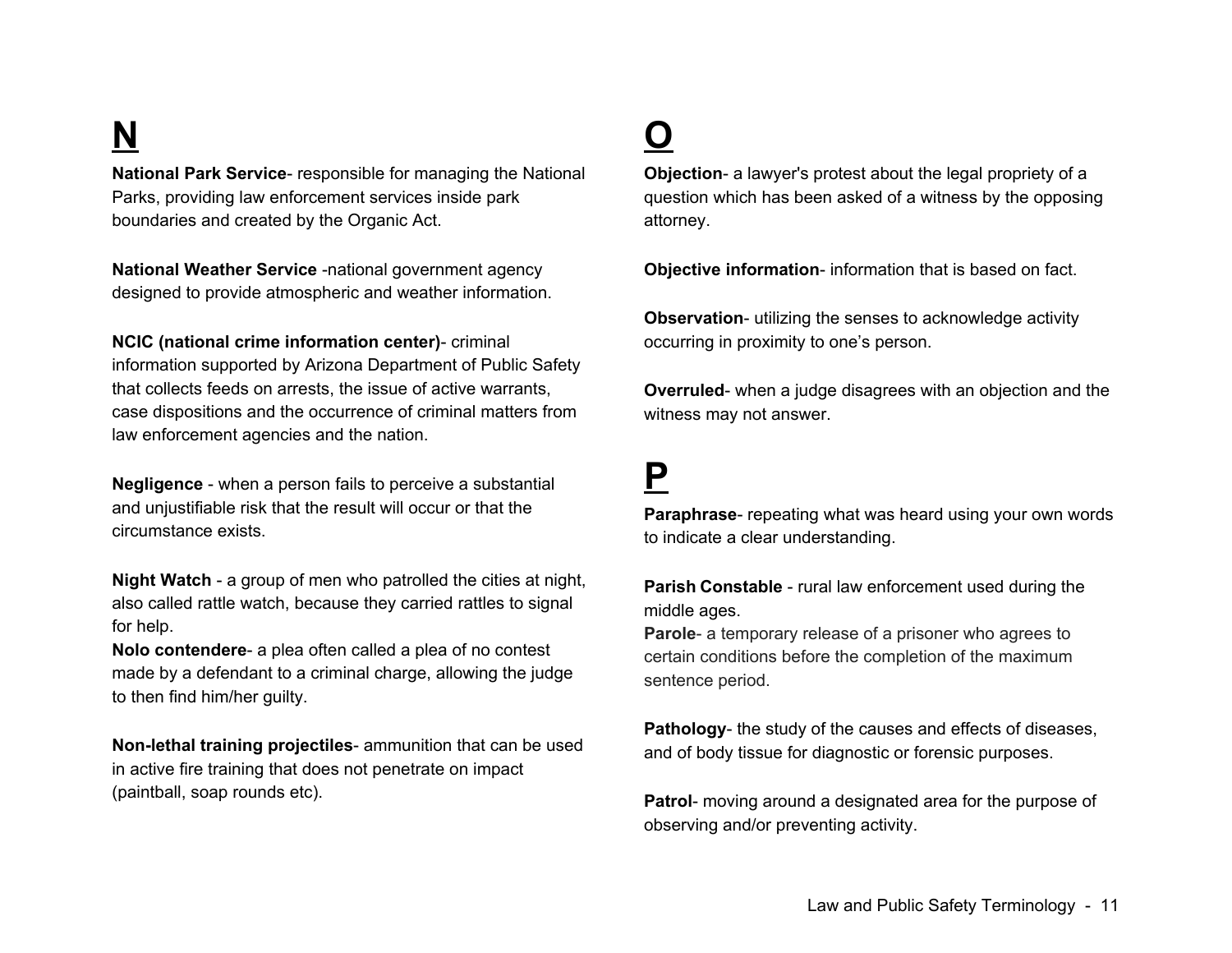**Peel** - Sir Robert Peel, the father of modern policing.

**Peer Pressure**- The feeling that you must do something because others are doing it or want you to do it.

**Penal code**- Authorization to use a specific range of punishment for a specific crime.

**Petit jury**- A group of 6 to 12 people who decides whether the defendant committed the crime as charged in a criminal case, or whether the defendant injured the plaintiff in a civil case.

**Physical evidence**- Tangible evidence found at a crime scene.

**Plea bargain**- a negotiation between the defence attorney and the prosecutor, in which the defendant agrees to plead "guilty" or "no contest" to some crimes, in return for reduction of the severity of the charges, dismissal of some of the charges.

**Police Cadets** - a program designed to provide juveniles (14-20) with a real-world experience of policing.

**POPAT**- Police Officer Physical Aptitude Test, physical fitness test to determine strength, stamina and agility.

**Post Traumatic Stress Disorder**- a depressive disorder caused by witnessing or experiencing a life altering event(s) that causes interruption of normal life activities.

**Premeditation -** actions, thoughts or planning a crime before it happens.

**Pre-planning**- Formulating a course of action before an event, usually based on prior experience.

**Preponderance of evidence**- The burden of proof in a civil trial, usually more than 50% responsible or not responsible.

**Primary crime scene**- Where a crime actually occurred.

**Prison**- A place of confinement for people convicted of serious crimes usually administered by the State or Federal government.

**Private Investigator**- An individual hired by a person or group for investigative law or private services.

**Private prison-** A correctional facility that is operated by any other group that is not a governmental agency usually a for-profit contractor.

**Probable cause**- Facts and circumstances that would lead a reasonable and prudent person to believe a crime occurred and the person detained is the suspect.

**Probation**- A period of supervision of an offender ordered by the court instead of serving time in prison.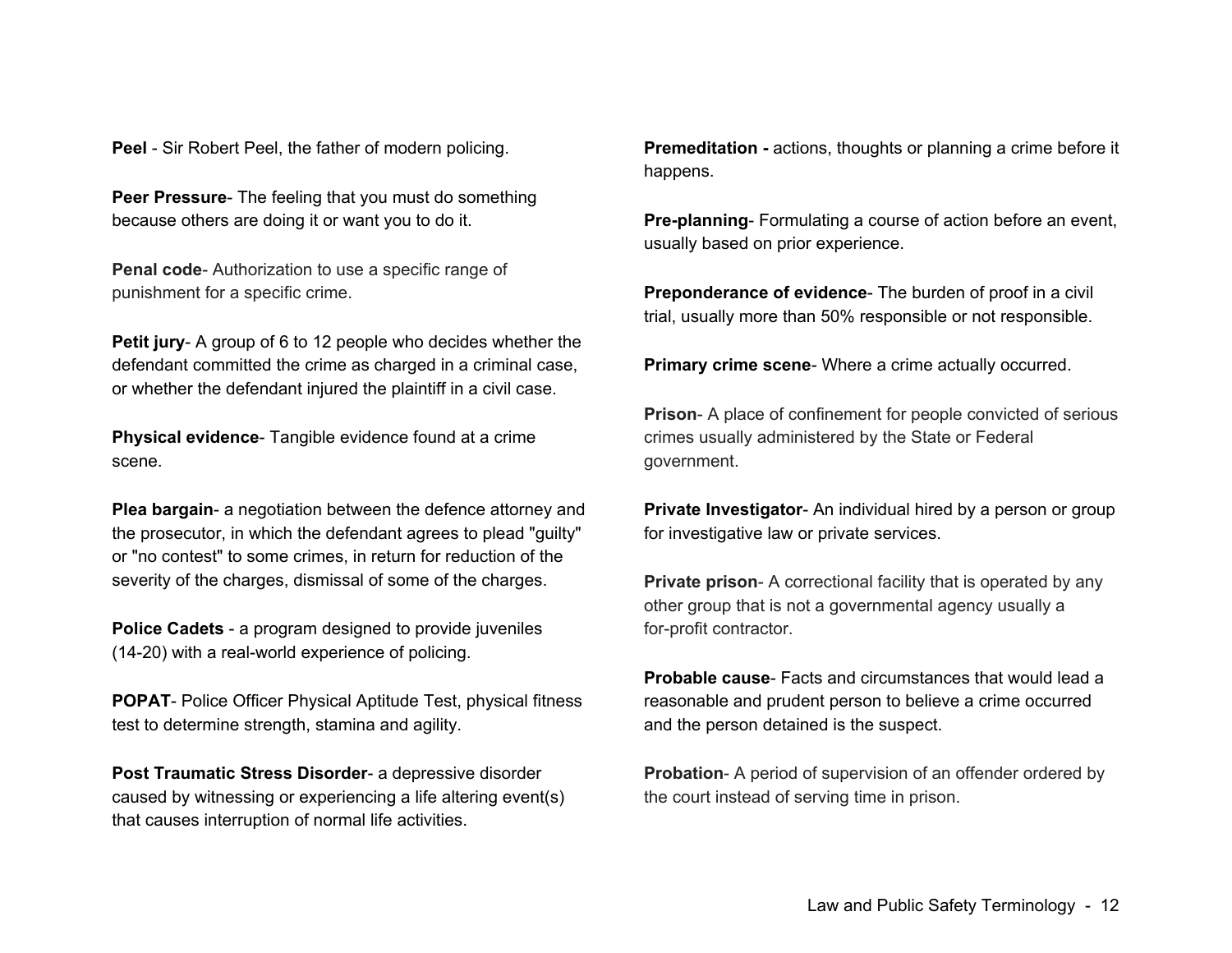**Problem-Oriented Policing** - A component of Community Policing, involves the finding the reason for problems, including crime, and determining solutions.

**Projectile**- Object that is propelled by an external force but continues on its course by its own inertia.

**Prosecute**- To hold a trial against a person who is accused of a crime to see if that person is guilty.

**Prudent** - Acting with or showing careful thought for the future.

**Psychomotor**- Having to do with cognition and performing physical tasks.

**Punishment**- The infliction of pain and suffering. We use punishment to teach the difference between right and wrong.

## **R**

**Rapport**- Relationship based on mutual understanding and empathy that facilitates easier communication.

**Reasonable** - Having reasonable judgement that is sound and reasonable.

**Recidivism**- The tendency of a convicted criminal to reoffend.

**Recklessly** - A person is aware of and consciously disregards a substantial and unjustifiable risk that the result will occur or that the circumstance exists.

**Reflective listening**- A two step process to listening, first to seek understanding of what is said then a paraphrase back to the speaker to confirm understanding of the initial message.

**Reflective statement**- Portrays a past event.

**Reflective vest**- a garment embellished with light reflective tape used for the purpose of making the wearer more visible.

**Rehabilitation**-Return someone to a prior state, or better able to avoid criminality.

**Rescue Breathing** - Artificial breathing given from one person to another.

**Restitution**-Acts by which criminals make right or repay society or victims for their wrongs.

**Reverse 9-1-1** - A public alert system used by emergency dispatch services to send a recorded message to individuals of an emergency in the area.

**Revise** - A change/revision of a document or law.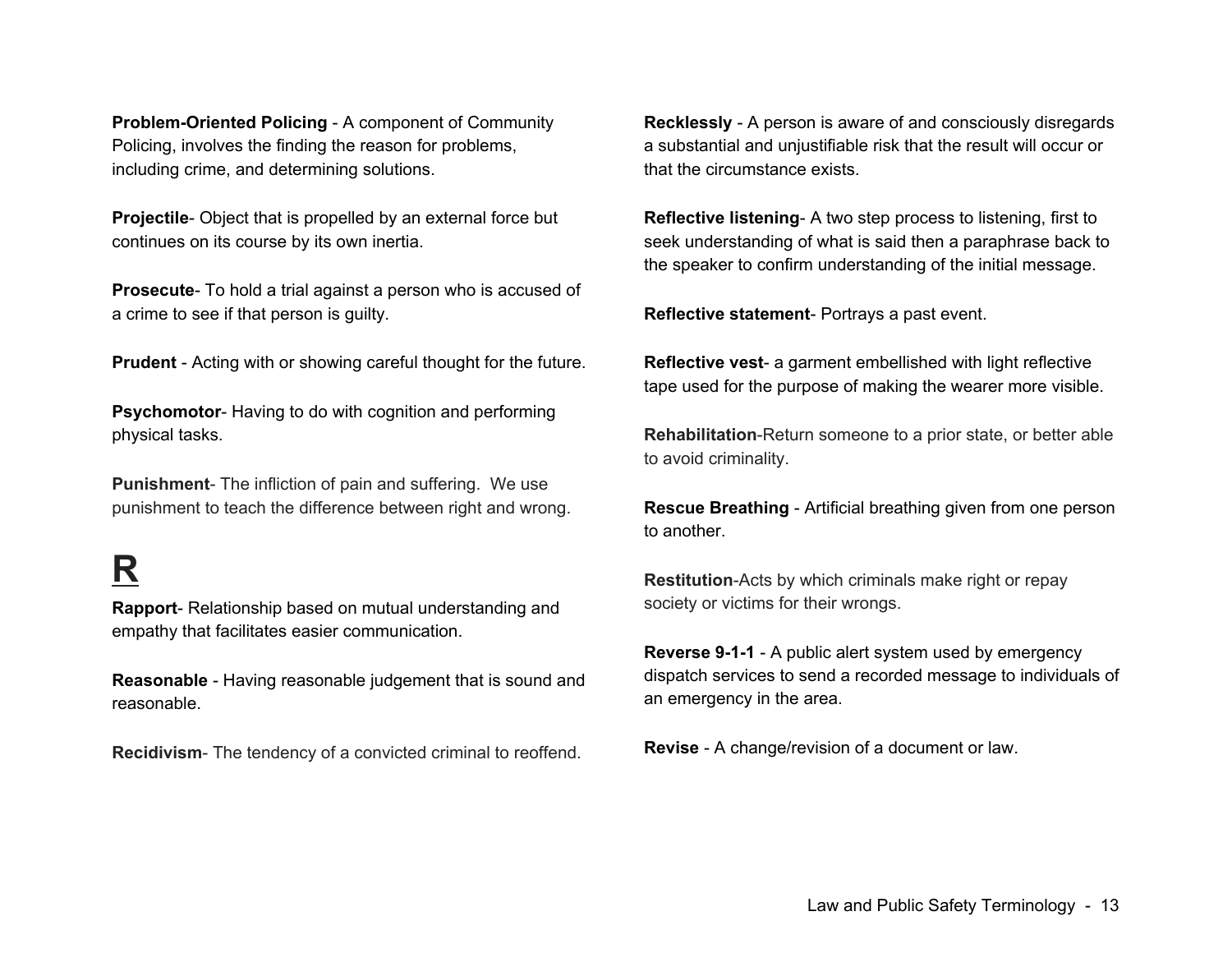**Revolver**- A hand held firearm with a cylinder used to move bullets into position to be struck by the firing pin or hammer. Usually capable of holding 5 or 6 bullets.

**Rifle**- A long gun usually fired from a position held against the shoulder.

**Rifling**- Grooves in the barrel of a firearm that cause the bullet to spin as it travels out of the barrel. The purpose of causing the spin is to improve range and accuracy.

**Rim fire primer**- The type of bullet where the explosive charge is around the junction of the jacket and the base. This type of primer detonates when force is applied to any part of the base.

## **S**

**SARA (Scanning, Analyzing, Responding, Assessing) Model** - The Problem-Oriented Policing model. **School Resource Officer** - A sworn officer assigned to a designated school or schools to deter crime and handle crimes occurring on campus.

**Scientific method**- A systematic approach to inquiry or investigation that involves identifying a problem, forming a hypothesis then collecting data or evidence to determine the validity of the hypothesis.

**Search** - Examining a person's body or possessions or an area for contraband/evidence/weapons related to criminal behavior or intent.

**Secondary crime scene**- Is in some way related to the crime but is not where the actual crime took place.

**Secret Service**- Responsible for protecting the president and investigating counterfeiting.

**Security Awareness**- A team approach where everyone is a stakeholder in maintaining safety of a given asset and has a duty to remain aware of potential threats.

**Seizure** - Confiscating a person's property or actual person for criminal acts defined by the law.

**Self-incrimination**- The act of incriminating oneself or exposing oneself to prosecution.

**Semi-automatic pistol**- A handheld firearm that uses the energy from a fired cartridge to cycle the spent casing out and seat the next round ready for firing.

**Shell casing**- the eternal housing of a shell or bullet that contains the priming charge, gunpowder, and projectile.

**Shire** - The forerunner to what is now considered counties.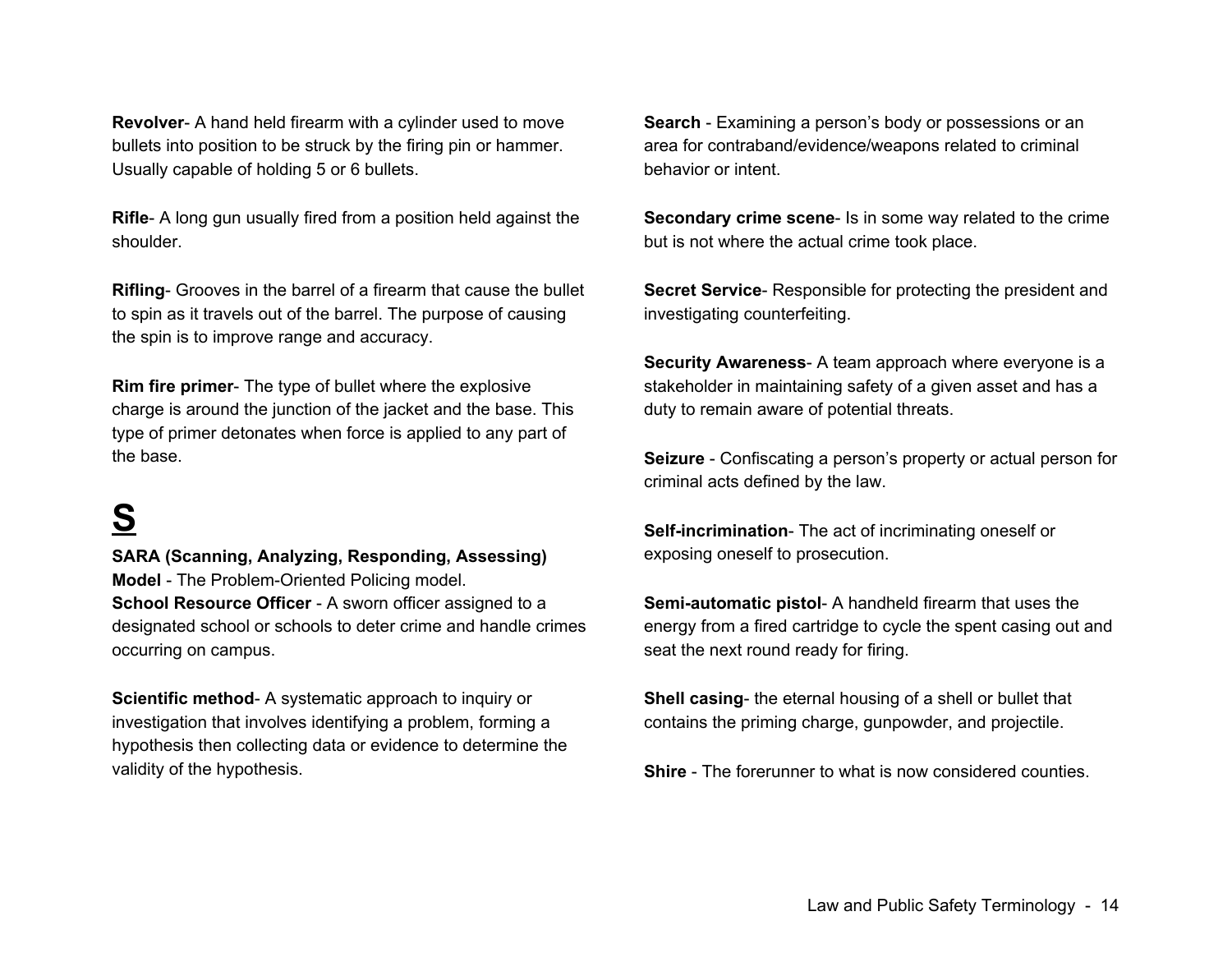**Shire Reeve** - The head of the shire; The forerunner to the county sheriff. Acted as both police officer and judge.

**Shock** - The body's reaction to reduced blood flow.

**Shotgun**- A firearm usually intended to be fired from the shoulder utilizing a round comprised of gunpowder, a wad of material intended to push the small particles (shot) or a single solid projectile (slug) out of the casing.

**Silver Alert** - Similar to Amber Alert, this program is designed to notify communities of missing elderly people and their vehicles.

**Simulator-** A device that allows the user to develop and hone skills in a virtual environment that they will likely needed in actual job performance.

**Skid**- A mark left on a surface from a tire that is locked and not rolling.

**Skip skid**- A braking skid mark interrupted at frequent regular intervals. A mark made by a bouncing braked wheel.

**Status Offense**- An offense that is considered a crime only because the offender is under 18 and it wouldn't be considered a crime if committed by someone 18 or older.

**Statute** - Written state laws

**Stress** - Psychological or physical strain or tension resulting from demanding or adverse situations.

**Subjective information**- Information that is based on feeling.

**Subpoena**- A writ ordering a person to attend a court.

**Suicide** - Intentionally causing your own death; The taking of one's own life.

**Summons**-An order or writ ordering a person to appear before a judge or magistrate.

**Supermax Prison**- A prison which is in charge of controlling inmates designated as violent or seriously disruptive inmates in other prisons.

**Surveillance**- Keeping a close watch on something.

**Sustained**- When a judge agrees with an objection and the witness is allowed to answer.

**Swab-** A sterile cotton tipped collection tool.

**SWAT** – Special Weapons and Tactics unit that can be called upon in unusual dangerous situations, such as hostages, heavily armed subjects, etc…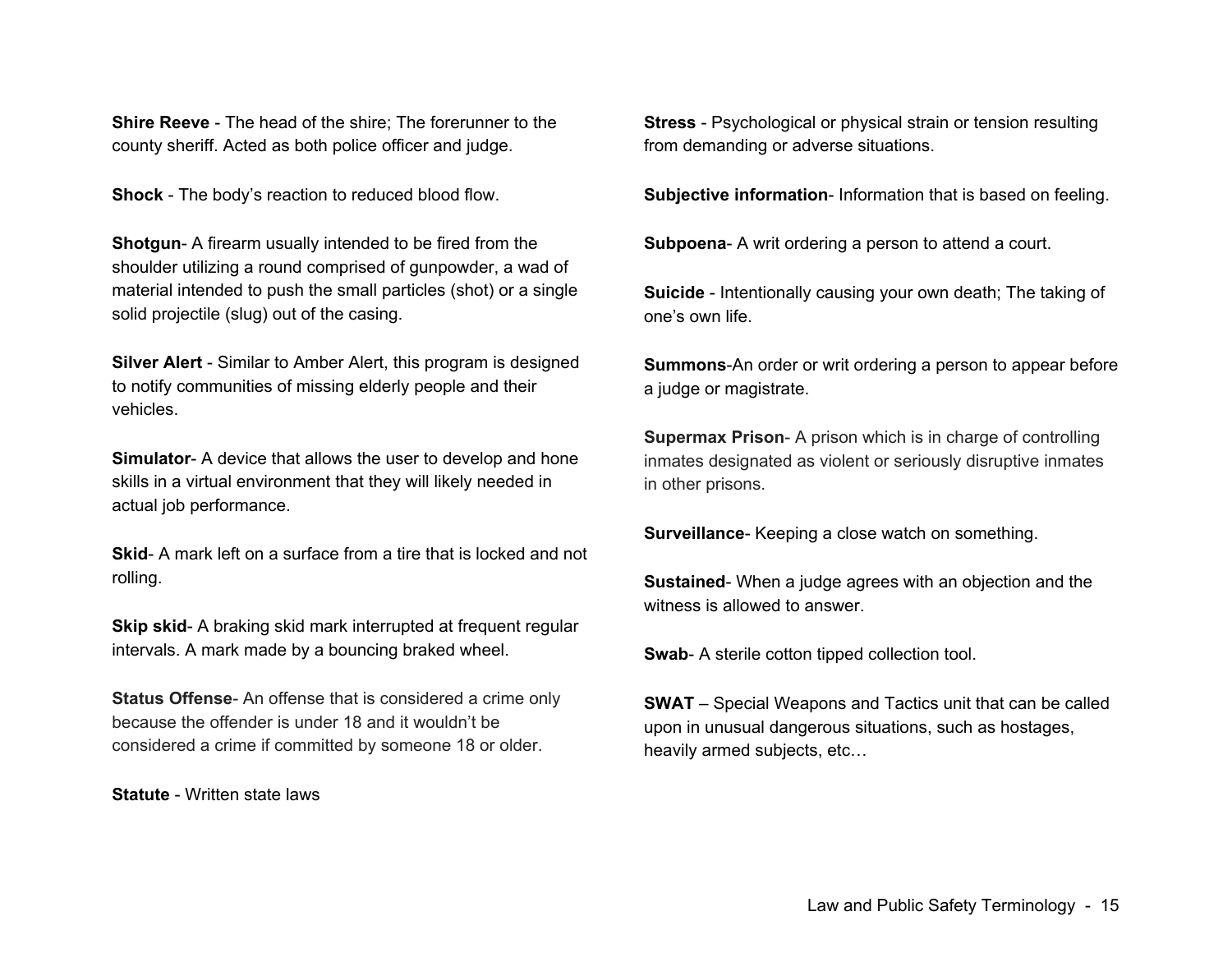**T**

**Threat Level Matrix**- A method to determine proper security countermeasures based on importance of the asset and probability of a threat.

**Tithing** - A group of ten families assigned to a chief who was responsible for enforcing laws of theft and murder.

**Tort** - Civil action against a party(ies) for a wrong committed against them, typically financial in nature.

**Trace evidence**- Evidence that is in minute quantities or is of diminutive size; fiber, DNA glass shards etc.

**Transportation Security Administration**- Responsible for ensuring the safe transportation of people and goods.

**Tribunal**- Any person or institution with authority to judge, adjudicate on, or determine claims or disputes.

**Trier of fact**- Is a person, or group of persons, who determines facts in a legal proceeding, usually a trial.

## **U**

**Undercover** - Personnel assigned to investigate crimes in civilian clothes to fit into certain criminal elements or areas. **United States Forest Service (USFS)**- Responsible for maintaining the national forest resource and fighting wildland fires nationwide.

**United States Immigration and Customs Enforcement**-Responsible for enforcing laws regarding the entry into the Country of people and goods.

#### **US Citizenships and Immigration Services (USICS)**-

Responsible for monitoring the pathway of legal visitation and citizenship application of foreign nationals.

**Use of force** - Any force (physical or verbal) that is used by officers to control a suspect(s).

# **V**

**Vicarious Trauma** - Exposure to someone else's traumatic experience.

**Vice** - Acts of criminal behavior involving gambling, prostitution, pornography, and drugs.

**Vice Detectives** - Personnel assigned to investigate Vice crimes.

**Vigilantes** - Early settlers taking the law into their own hands in the absence of effective policing.